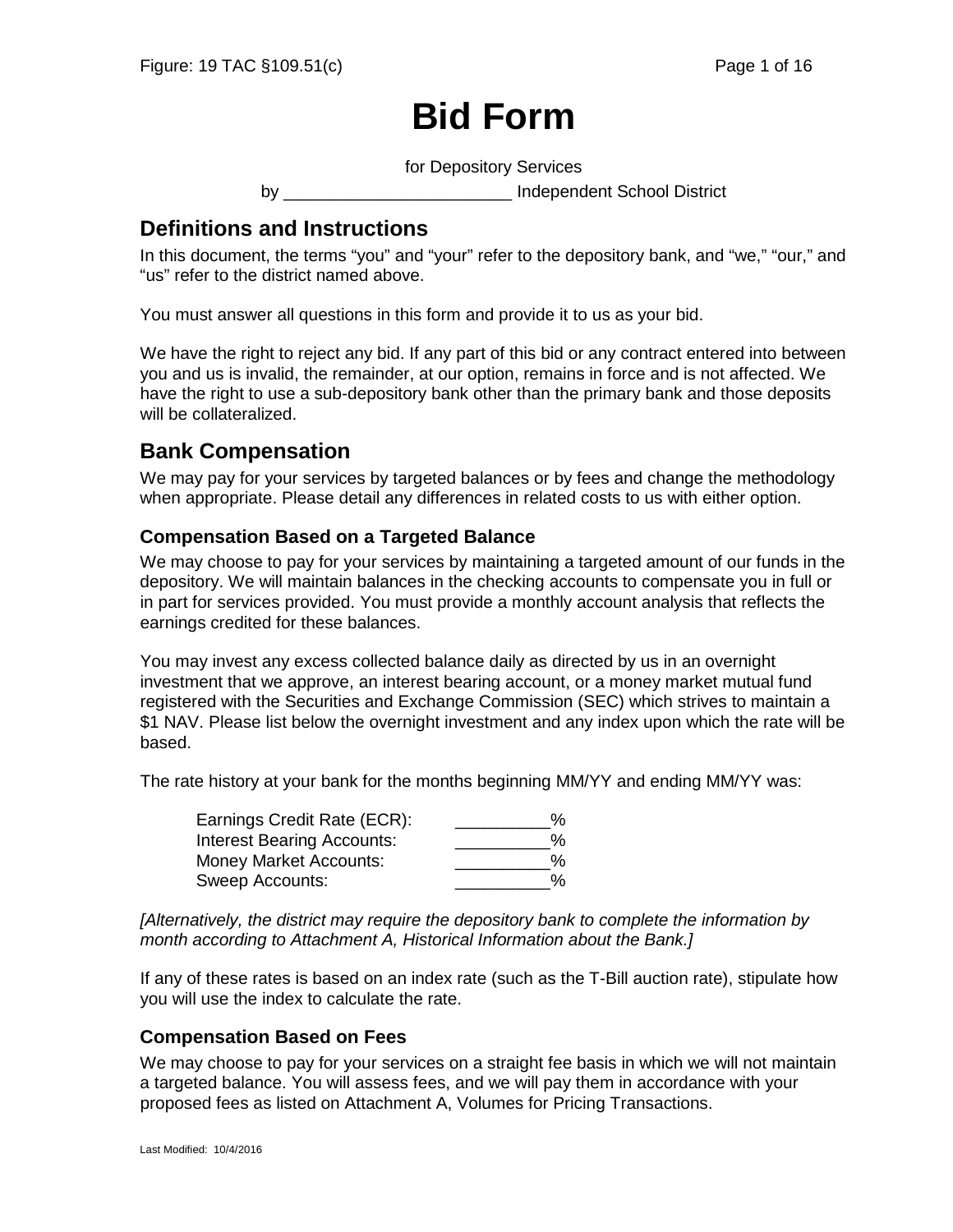# **District Investments**

We reserve the right to purchase, sell, and invest our funds and funds under our control, including bond funds, as authorized by the Texas Government Code, Chapter 2256, Public Funds Investment Act, and in compliance with our investment policy, a copy of which is attached as Attachment C *[alternatively, the district may provide the link to the investment policy on the district's website]*.

*[The district chooses to insert language of Option A or Option B]*

#### Option A

We may choose to invest in time deposits at the depository, but all investments including certificates of deposit are bid competitively at the time of purchase.

#### Option B

We may choose to invest in time deposits at the depository. You will pay interest on our funds placed in time deposits with maturities we chose. The interest rate spread on the deposits should be indicated as above, below, or equal to the "asked" yield on the comparable maturity T-Bill of the proposed time deposit being purchased as reported in an independent, financial source.

Single Maturity Time Deposits of more than \$250,000:

| Maturity                                                                                                     | Basis point spread over $(+)$ or under $(-)$   |  |  |
|--------------------------------------------------------------------------------------------------------------|------------------------------------------------|--|--|
|                                                                                                              | T-Bill "asked" yield [District-specified rate] |  |  |
| $7 - 29$ Days<br>$30 - 59$ Days<br>$60 - 89$ Days<br>$90 - 179$ Days<br>$180 - 364$ Days<br>365 Days or More |                                                |  |  |
|                                                                                                              |                                                |  |  |

## **Collateral**

#### **Collateral Conditions**

You must provide collateral equal to 102 percent of all our time and demand deposits plus accrued interest minus applicable Federal Deposit Insurance Corporation (FDIC) coverage. Collateral will be pledged to us and held in an independent safekeeping institution by a custodian or permitted institution as specified by the Texas Government Code, Chapter 2257, Public Funds Collateral Act. You will be liable for monitoring and maintaining the collateral and the required margin at all times and will provide an original safekeeping notice and a monthly report of the collateral including at least the security description, par amount, cusip, and market value.

You and we must execute a collateral agreement in accordance with the Financial Institutions Reform, Recovery, and Enforcement Act of 1989 (FIRREA). Provide a sample collateral agreement as Attachment D, Sample Collateral Agreement.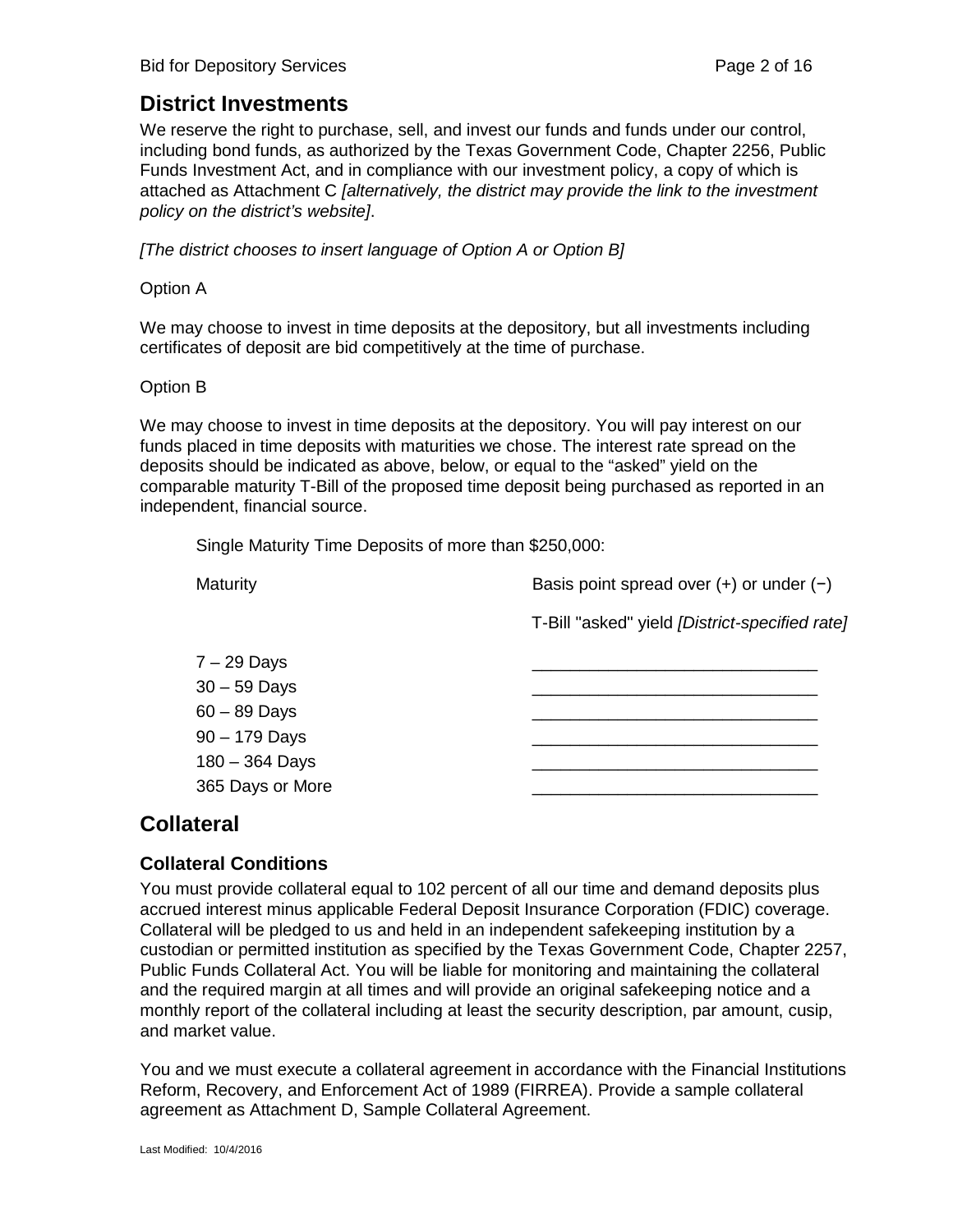We estimate our maximum anticipated collateral requirement to be \$

If voluntary collateral pooling is legislated during the period of this contract, you and we may consider it and agree to use it under this contract.

#### **Eligible Collateral**

We will accept only approved securities as specified by the TEC, §45.201, as pledged collateral, voluntary pooled collateral (if available) or a Federal Home Loan Bank Letter of Credit.

*[Alternatively, the district may require specific collateral in accordance with its investment policy. In that case, the district would refer to its investment policy and use the following paragraph instead:*

We will accept only the following as pledged collateral in accordance with our investment policy (see Attachment C, District Investment Policy):

*The district lists items here.]* 

# **Banking Services Fees**

Based on the services we require from you, complete the proposed fee schedule, Attachment A, Volumes for Pricing Transactions. All fees which may be charged to supply the services must be included or will not be eligible under the contract. We and you reserve the right to mutually agree upon any change of contract terms or pricing during the contract extension periods.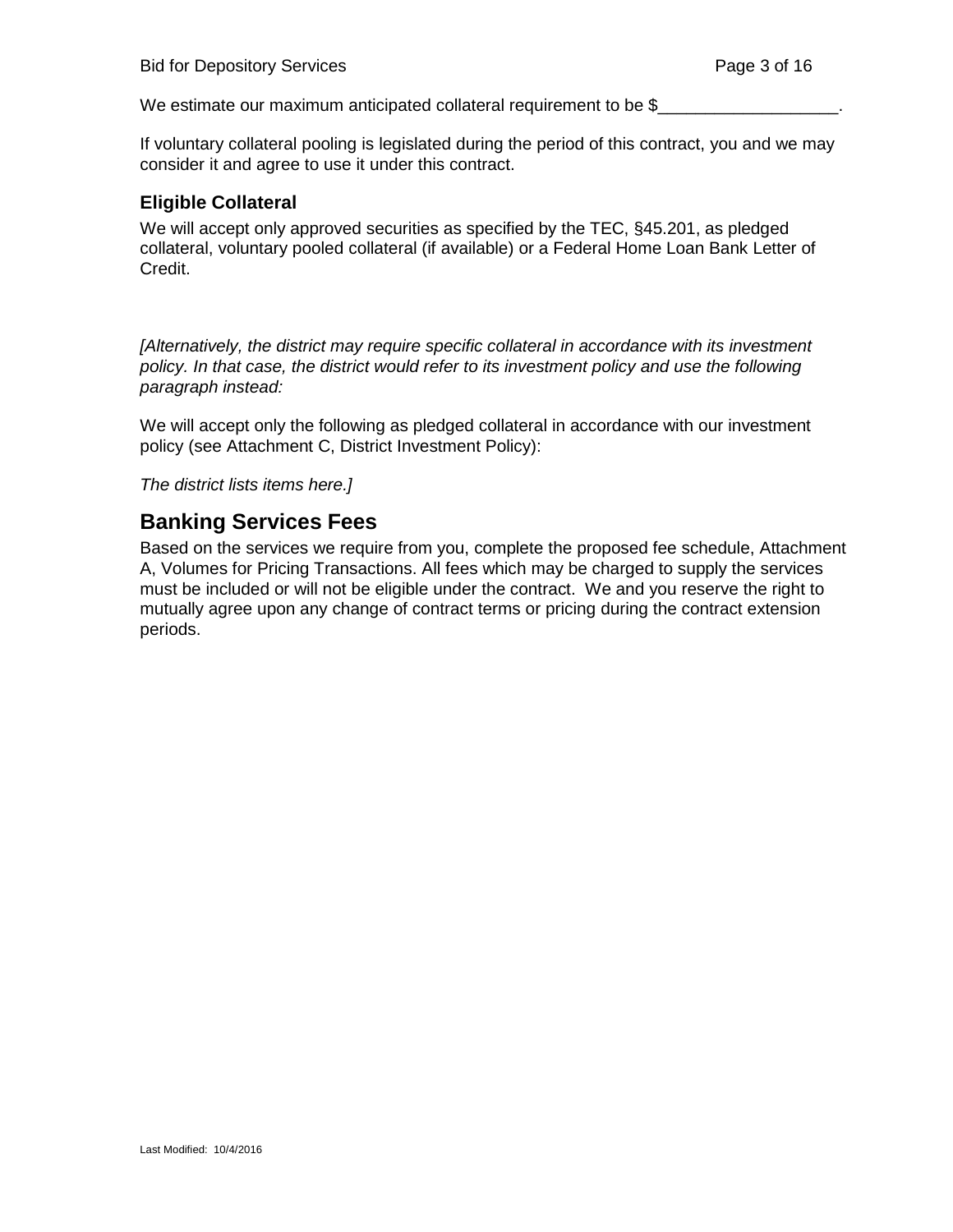# **Depository Information**

Please answer the following questions about your depository bank.

- 1. State the full name and address of the depository and any parent holding company. List all branch locations within our boundary.
- 2. Provide the annual audited financial statement for the most current fiscal year. This may be in printed form, but we prefer an electronic link to the website. Members of your holding companies must include corporate annual financial statements and your individual call report for the most recent operating quarter. Audited financial statements are required each year of the contract.
- 3. State your rating from an independent depository rating agency or, if that rating is not available, the rating on your senior and subordinate debt. You must inform us of any change in this rating during the period of the contract within a reasonable period.
- 4. Contact Information

To ensure smooth communication and continuation of services, you must assign a specific account executive and a backup to our account to coordinate services and help solve any problem encountered.

a. Designate a depository officer as a primary contact with us.

b. Designate a depository representative as a backup contact with us.

| Name                                          |  |                                          |  |
|-----------------------------------------------|--|------------------------------------------|--|
|                                               |  | Title __________________________________ |  |
|                                               |  |                                          |  |
| Fax # ______________________                  |  |                                          |  |
| Email <b>Exercise Service Service Service</b> |  |                                          |  |

- c. If the primary and backup contacts are not available, how do we contact someone in an emergency? After hours?
- d. Describe in detail how you handle problem resolution, customer service, day-to-day contact, and ongoing maintenance for governmental clients. Please be specific about exactly whom we will be calling and working with for the situations described above.
- 5. List references from at least three of your current, comparable governmental clients. Include the length of time under contract and a client contact, title, and telephone number.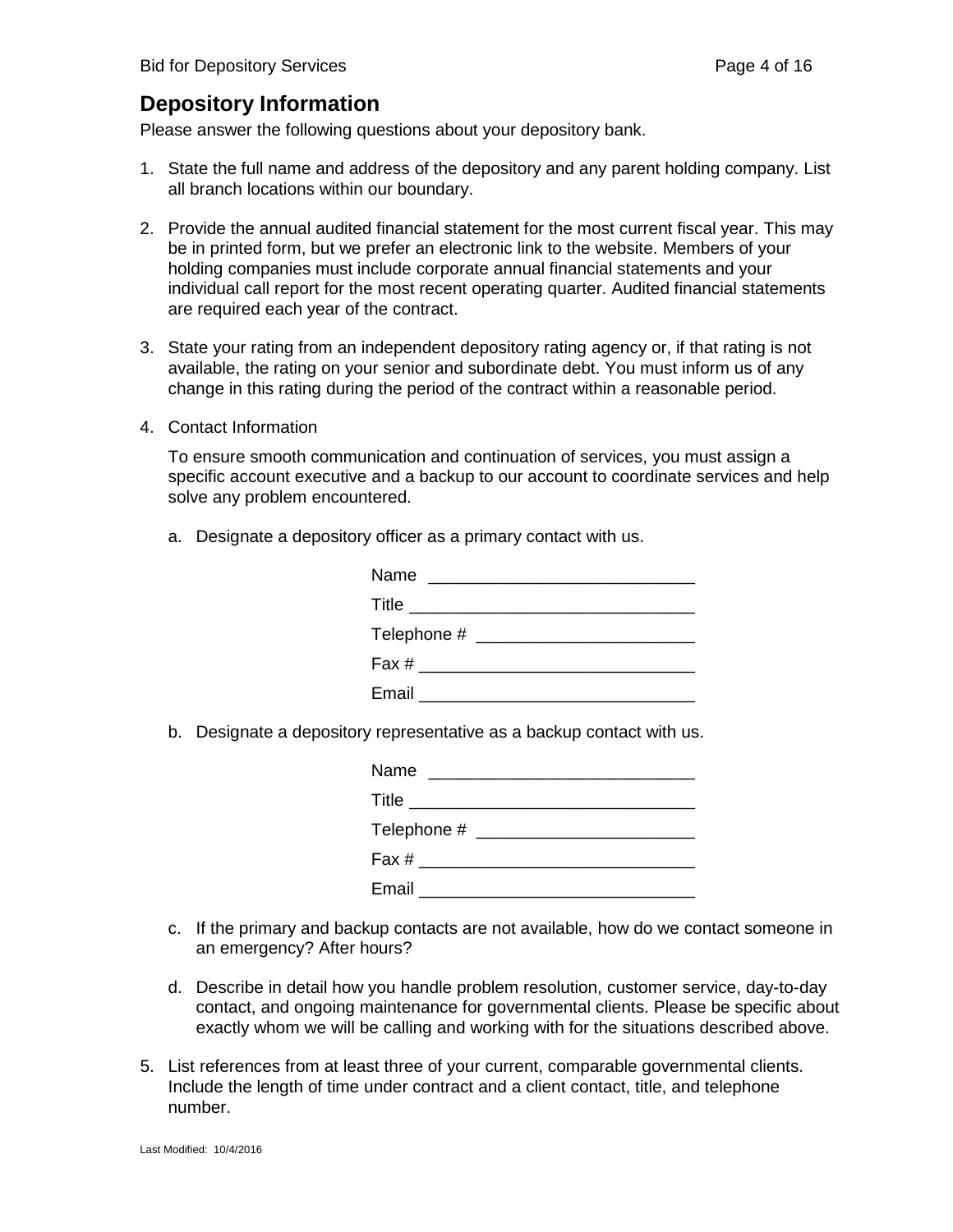- 6. Based on the services we require, please provide a proposed timeline for implementing the contract; include the timeline activities and direct responsibilities of both our district and your depository bank during implementation.
- 7. Provide a copy of all agreements (including those not directly referenced in this bid) that will be required under the contract.
- 8. If we award the contract to you, you must review our then-current district investment policy and certify in writing to that review in accordance with the Public Funds Investment Act verifying that you have sufficient controls in place to avoid transactions not authorized by the policy. *[The district specifies one:* We have attached our investment policy to this bid notice. *or* We have provided a link to our investment policy on our website.*]*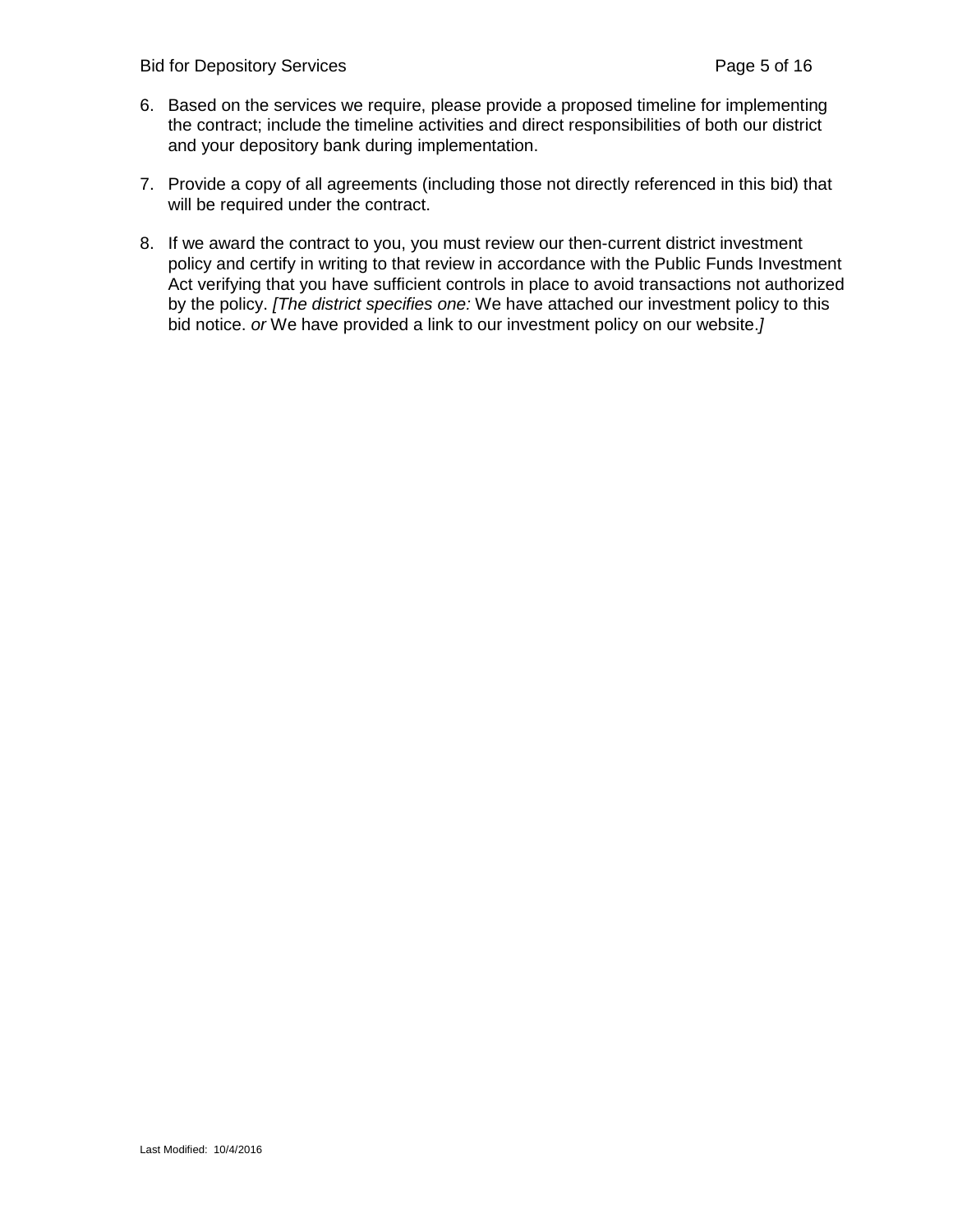# **Banking Services**

#### **1. Consolidated Account Structure with Sweep Mechanism**

We are interested in earning at then-current interest rates available at all times. We want the option to use an automated, daily sweep to a money market mutual fund or depository alternative account (if competitive) to reach our full investment goal. *[District option:* We will not accept a repurchase agreement or offshore investments as sweep investment vehicles.*]*

Our current account structure is listed as Attachment B, District's Current Account Structure. We do not guarantee that we will maintain the balances or structure at these same levels.

You must clearly describe your most cost-effective account structure (interest bearing accounts, zero balance accounts [ZBAs], or sweep, etc.).

- a. Fully describe the proposed account structure. Would a sweep be from a master account with ZBAs or directly swept from the individual accounts? Is interest distributed at the account level?
- b. State the average interest rate on the recommended alternative structure for the past 12 months.
- c. If an SEC-registered money market fund is used for the sweep proposal, provide the full name and a copy of the prospectus. It must strive to maintain a \$1 NAV.
- d. Interest earned on interest bearing accounts must **not** be charged as an expense on the account analysis. Confirm acceptance of this condition.

We may be required or may desire to open additional accounts, close accounts, or change account types during the contract period. If this occurs, the new accounts and services must be charged at the same contracted amount or, if unanticipated, at not more than published rates.

#### **2. Automated Cash Management Information**

We are interested in automated balance and detail information and online retention. Minimum automated services must include the following *[The district specifies the requirements.]*:

- prior-day summary and detail balance reporting on all accounts
- intraday detail and summary balances (on local main and payroll accounts)
- initiation and monitoring of stop payments
- positive pay exception transactions
- initiation and monitoring of internal and wire transfers
- image access
- controlled disbursement presentment totals [optional]
	- a. Fully describe your online service. **List** the system capabilities (for example, balance reporting, wires, positive pay, stop payment, etc.).
	- b. What is your backup process to report balances and transactions in case the system is not available?
	- c. When is daily balance information available?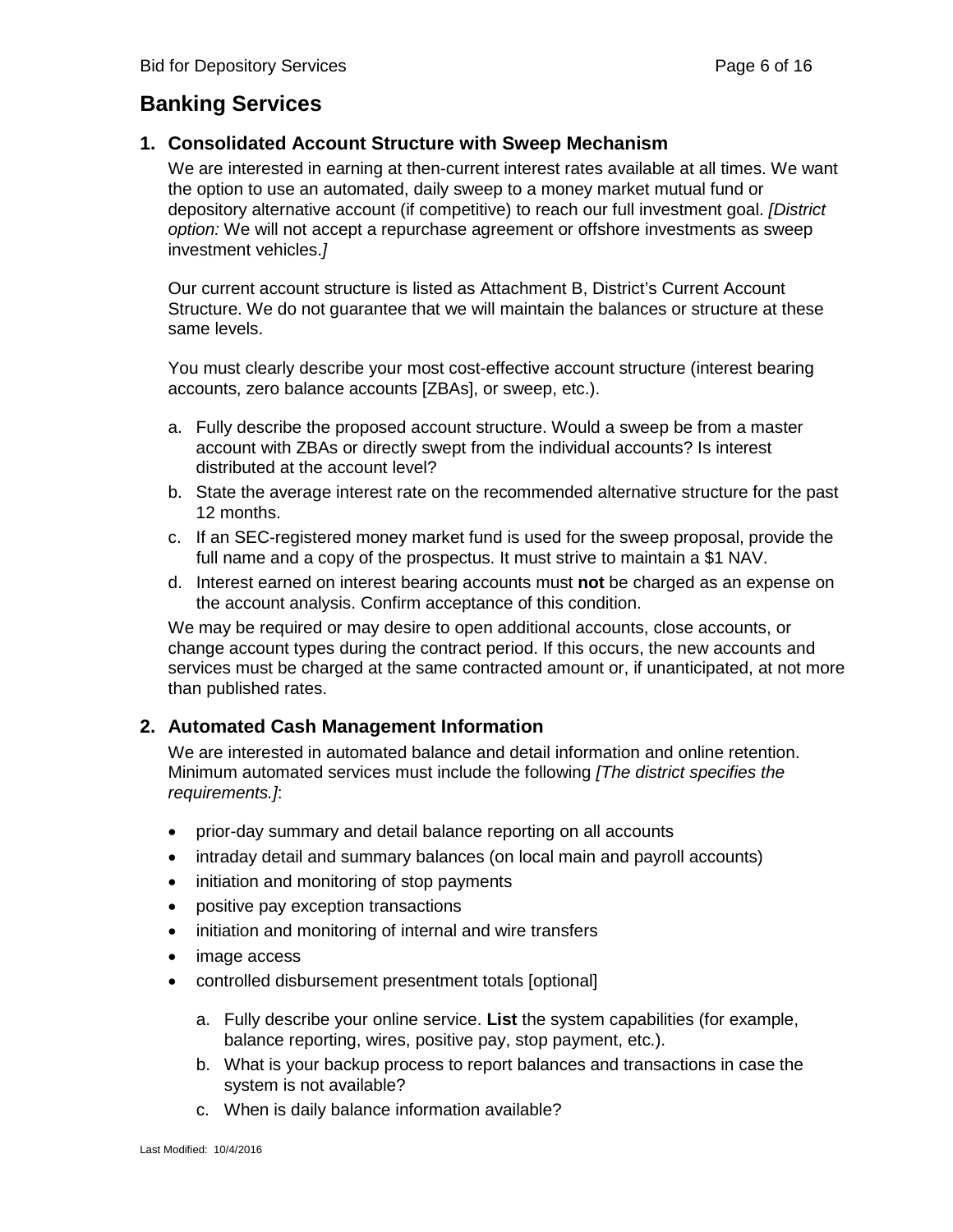- d. Submit samples of major screens available, or provide web link access to a demonstration module.
- e. How is an individual security sign-on assigned, and who maintains the security module? How many levels of security are available?
- f. [Optional] With regard to controlled disbursements:
	- What is the cutoff time for disbursements?
	- What Federal Reserve location do these accounts clear through?
	- How do we have access to this information?

#### **3. Deposit Services**

We require standard commercial deposit services for all accounts.

We expect all deposited checks to clear based on your current published availability schedule, but please note any options for expedited availability in your bid. For all cleared deposits you receive by your established deadline, you must process them for same-day ledger credit. If you fail to credit our accounts in a timely fashion, you must pay interest to us at the then-current effective federal funds rate.

- a. What is your daily cutoff time to ensure same-day ledger credit?
- b. Describe how and when you send credit and debit advices to us.
- c. What type of deposit bags do you use or require? Are these available from you?
- d. In what city does item processing occur?

#### **Remote Deposit**

We are interested in establishing (or using) remote check deposit for a few high-volume locations during the contract period. These deposits include both consumer and commercial checks.

- e. What are your current capabilities in remote check deposit? Describe how checks are processed and cleared. Please state the cutoff time for same-day ledger credit.
- f. Give two comparable references with contact information.
- g. Do you produce a daily balancing report? Provide a sample.
- h. What scanner equipment is required to operate the system? Is this equipment available through your depository bank for purchase or lease? Please list the equipment required along with its cost.

#### **4. Standard Disbursing Services**

We are interested in standard disbursing services for designated accounts.

- a. Do you image all paid checks, deposit items, and deposit slips?
- b. Are check and deposit images available online? When? Do you provide a monthly compact disc (CD)? If not, are reports downloadable?
- c. How long do you maintain check and deposit images online?
- d. Do you pay all our checks without charge upon presentation?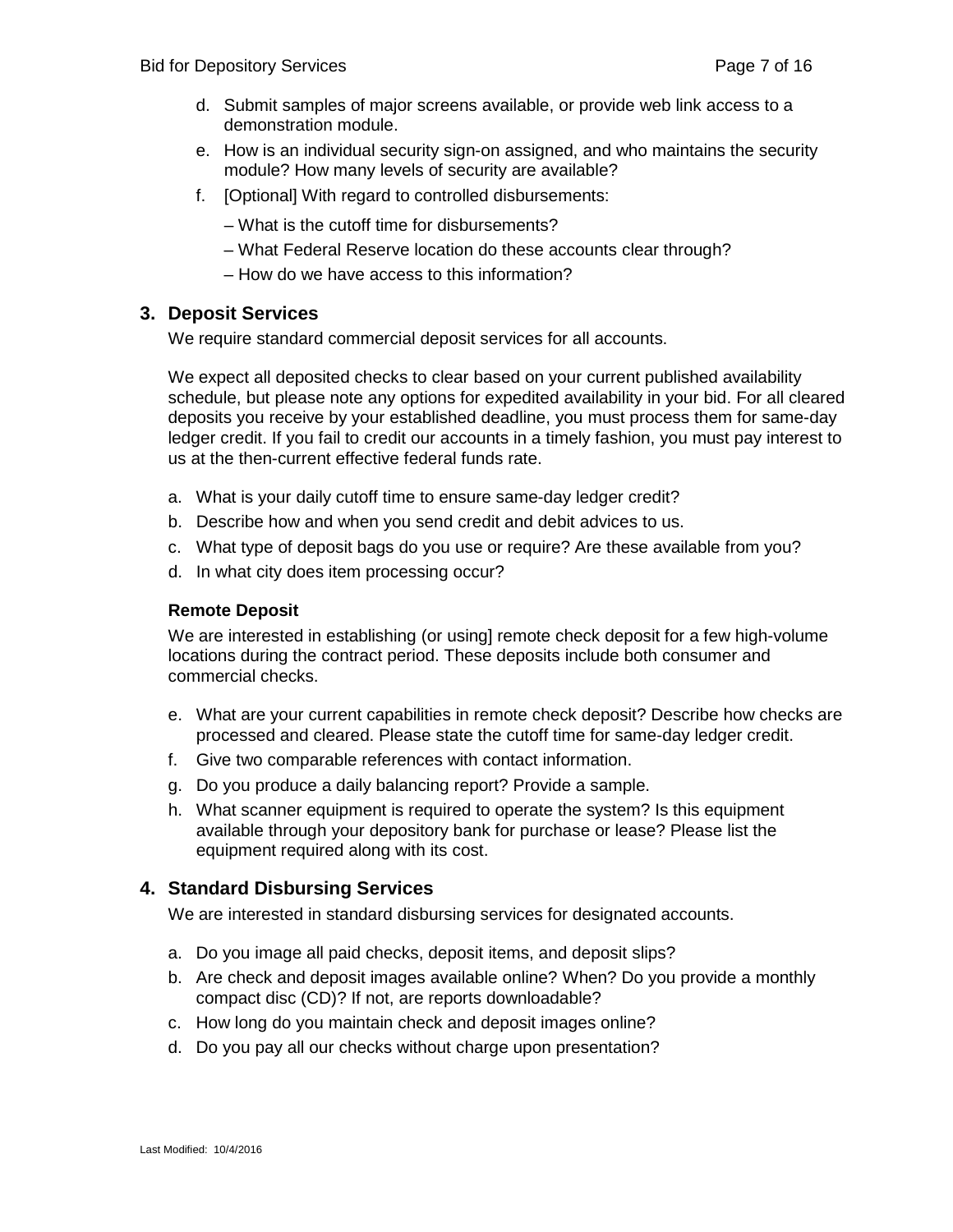#### **5. Positive Pay**

We require positive pay services if available at the bank for designated accounts on which checks are written. The positive pay process should be fully automated and web based. We will transmit check information electronically to you on each check run and as we create checks manually.

- a. Describe the data transmission and transfer requirements for automated and manual checks.
- b. Is input available online for manual checks? If it is not available online, how do we transmit information on individual manual checks to you?
- c. How can we change or delete check records, if necessary?
- d. How do you notify us of a positive pay exception?
- e. When do you report exception information to us? When is the deadline for our exception elections? Are images of exceptions available?
- f. Are all checks, including those received by the tellers and vault, verified against the positive pay file before processing? How often do you update teller information?
- g. Do you offer payee positive pay?
- h. Please provide a copy of your file layout format.

#### **6. Account Reconciliation**

We anticipate using partial or full reconciliation services on all accounts in concert with positive pay, depending on cost effectiveness.

- a. Describe the partial and full reconciliation processes.
- b. With what format(s) does your system interface? What record formats are required? *[Alternatively, the district can specify its interface format for the depository to determine compatibility.]* How do you send reconciled data to us? When?
- c. Please provide references of customers who use the XX ledger system?
- d. Specify all reporting alternatives.
- e. Are reports available online? How long are reports maintained online? Provide a sample copy of reports.

#### **7. Funds Transfer and Wire Services**

Incoming wire transfers must receive immediate same-day collected credit. Wire initiation should be available online. We require that wires be released the same business day if information is provided by the established deadline.

- a. Describe the process of online wire initiation. What backup process is available for the online process in case the system is unavailable?
- b. Is any paper transaction required for transfers or wires as follow-up?
- c. How and when will you notify us of incoming wires? Online? Email?
- d. Is future dating available for both repetitive and non repetitive wires and transfers? How far in advance?
- e. What is the deadline for initiation:
	- by telephone?
	- online?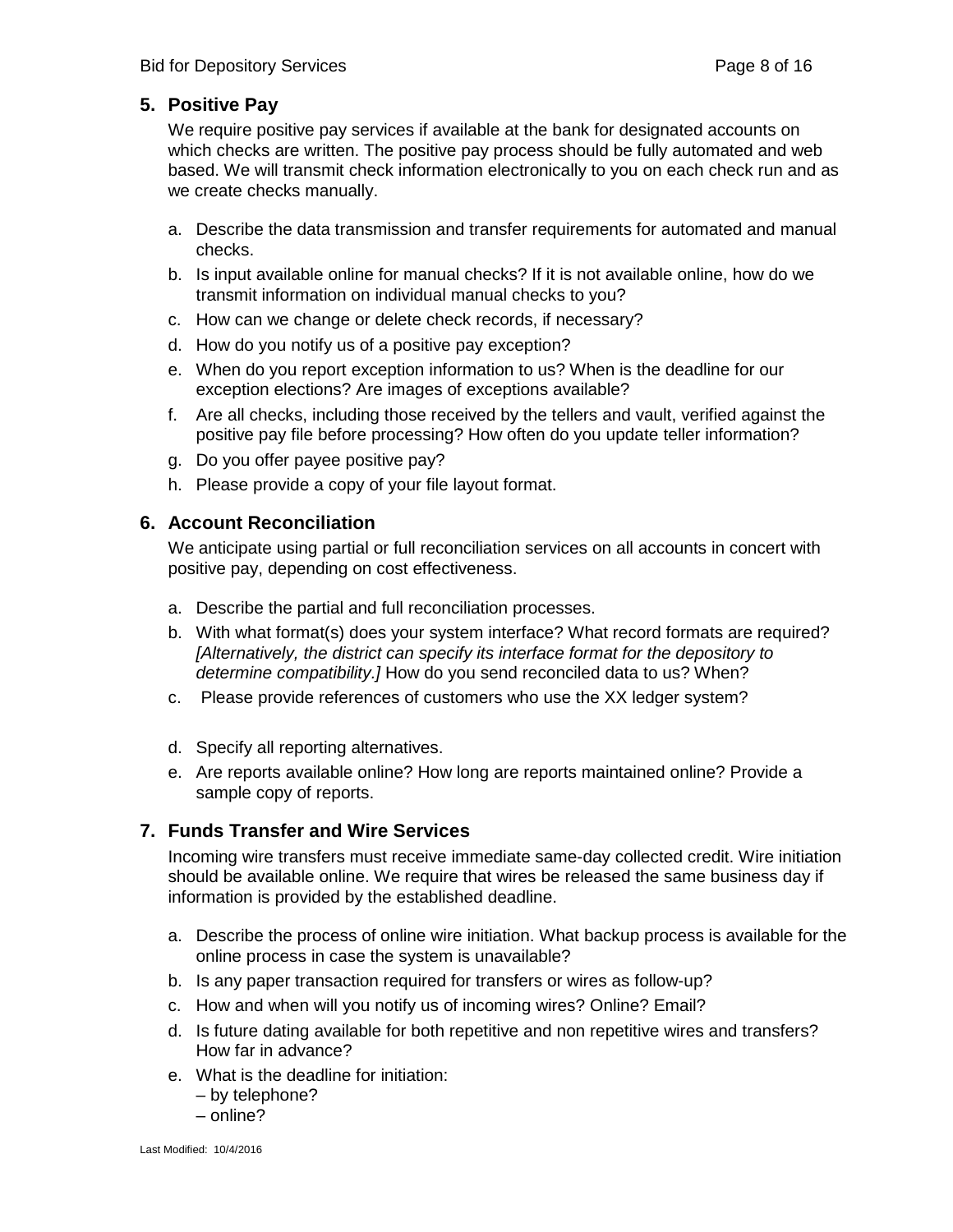f. Are templates and template storage available?

#### **8. Optical Imaging**

We desire optical images that are downloadable or on CD on all accounts.

- a. What items and reports are available online (checks, statements, deposit slips, deposited items, etc.)? How long are each available online?
- b. What items are captured on the monthly CD, if provided?
- c. When do you make the monthly CD or imaged reports available?
- d. When and for how long are statements and account analyses available online?

#### **9. Automated Clearinghouse (ACH) Services**

We require ACH transactions for payable and receivable transactions. We require a prenotification (pre-note) on all new transactions.

- a. Describe the transmission alternatives for individual ACH transactions. Can we initiate individual ACH transactions online?
- b. What filters and blocks are available on our accounts for ACH transactions?
- c. Are ACH addenda shown in their entirety online and in reports?
- d. What is your policy on pre-notification? Is the pre-note charged as a standard ACH transaction?
- e. What is the deadline for transmission (hour and day) for a payroll to credit employee accounts on a Friday?
- f. Is ACH positive pay available?
- g. Does ACH debit the account on day of initiation or settlement?

#### **10.Safekeeping Services**

We may require you or another eligible offeror to provide book-entry safekeeping services for any securities we own. We will make all our investments and transmit instructions for clearing and safekeeping to you in writing or electronically.

All securities must be cleared on a **delivery versus payment (DVP)** basis. Ownership must be documented by original clearing confirmations, and safekeeping of receipts must be provided within one business day of the transaction. Funds for investments must be drawn from our designated demand deposit account. All principal and interest payments, coupon payments, and maturities must receive automated same-day collected credit on our designated account without requiring any additional action by us.

If you use a correspondent bank for safekeeping our securities, the transactions must be handled through your systems and must not require additional interaction by us with the correspondent bank. No delay in transactions, wires, or flow of funds is acceptable under a correspondent relationship.

a. Are you a member of either the Federal Reserve or a Federal Home Loan Bank? If not, name the correspondent depository you would use for clearing and safekeeping.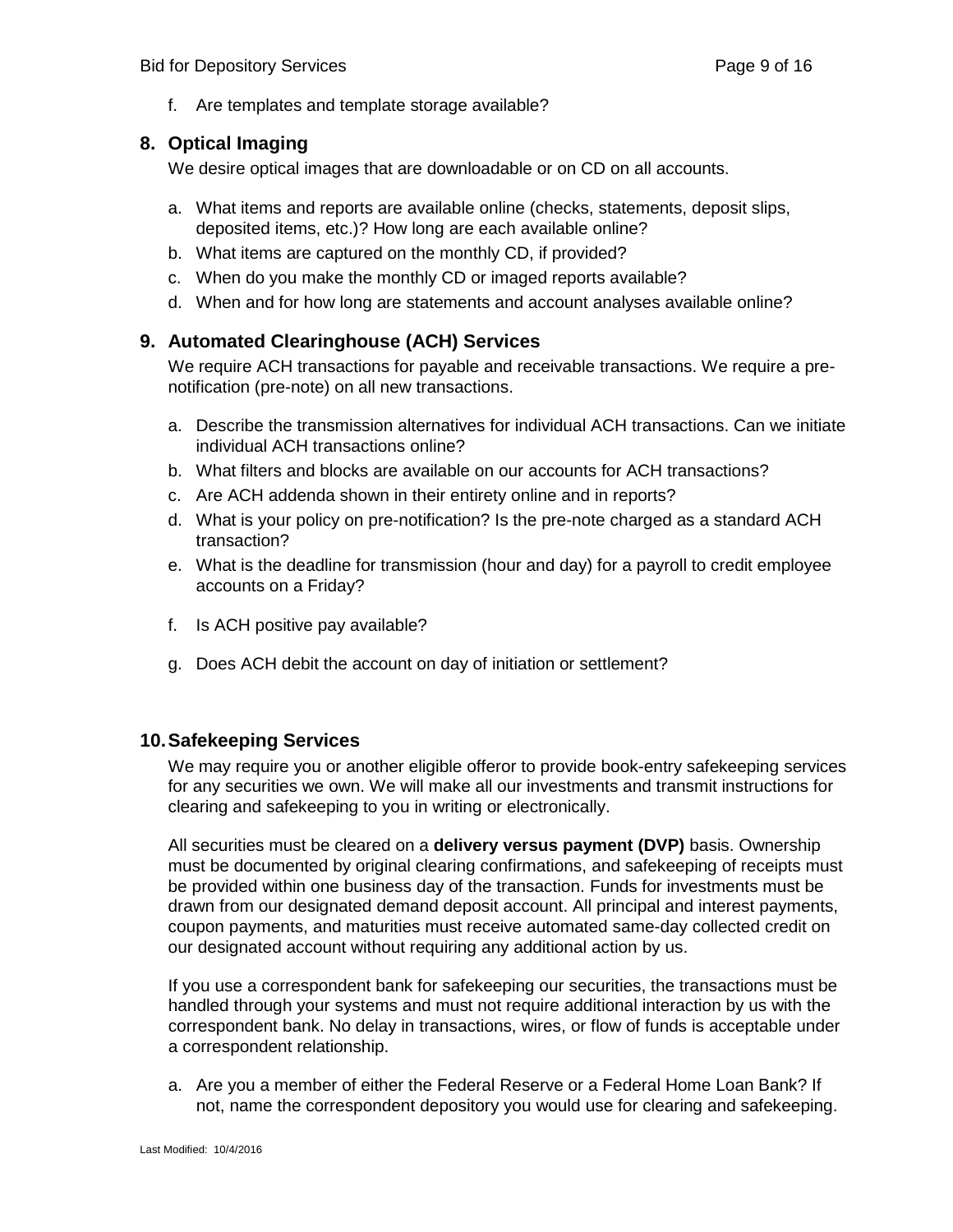Describe any safekeeping arrangement proposed with a correspondent depository including processing requirements by us.

- b. Are security transactions available online for either originating or monitoring?
- c. What is the deadline for settlement instructions on a cash (same-day) settlement? Would we incur any charge for late instructions?

We may choose to purchase time deposits from you, but all time deposits will be competitively bid at the time of purchase.

#### **11.Collateral Requirements**

You must meet all the requirements, including those beyond the Public Funds Collateral Act, as stated below. The bid must state that you agree to the following terms and conditions:

- All collateral pledged to us must be held by a custodian or permitted institution as specified by the Texas Government Code, Chapter 2257, Public Funds Collateral Act. *[Alternatively, the district may specify any limitations on its preferred custodial arrangement.]*
- We, you, and the safekeeping bank must execute a triparty safekeeping agreement for custody of pledged securities in full compliance with the FIRREA requiring a depository resolution. (Or completion of Circular 7 if a Federal Reserve bank is acting as custodian. Even if a Federal Reserve bank is used, you and we must still execute a depository agreement.)
- All time and demand deposits above FDIC coverage must be collateralized at a minimum of 102 percent of principal plus accrued interest at all times (110 percent on mortgage-backed securities).
- You are contractually liable for continuously monitoring and maintaining collateral at our required margin levels.
- The custodian must provide evidence of pledged collateral by sending original safekeeping receipts or a report directly to us within one business day of receipt.
- We must receive a monthly report of collateral pledged including description, par, market value, and cusip, at a minimum.
- We may grant substitution rights if you obtain our prior approval and if substituting securities are received before previously pledged securities are removed from safekeeping.

Authorized collateral includes only approved securities as specified by the Texas Government Code, Chapter 2257, Public Funds Collateral Act and noted above.

- a. Do you propose any collateral charges? If so, under what conditions are they charged, and how is the charge applied?
- b. What is your deadline for requesting collateral in excess of existing requirements?

#### **12.Account Analysis**

You should provide monthly account analysis reports for each account and on a consolidated account basis.

- a. When is the account analysis available each month?
- b. Is the account analysis available online? Is it imaged monthly on electronic media?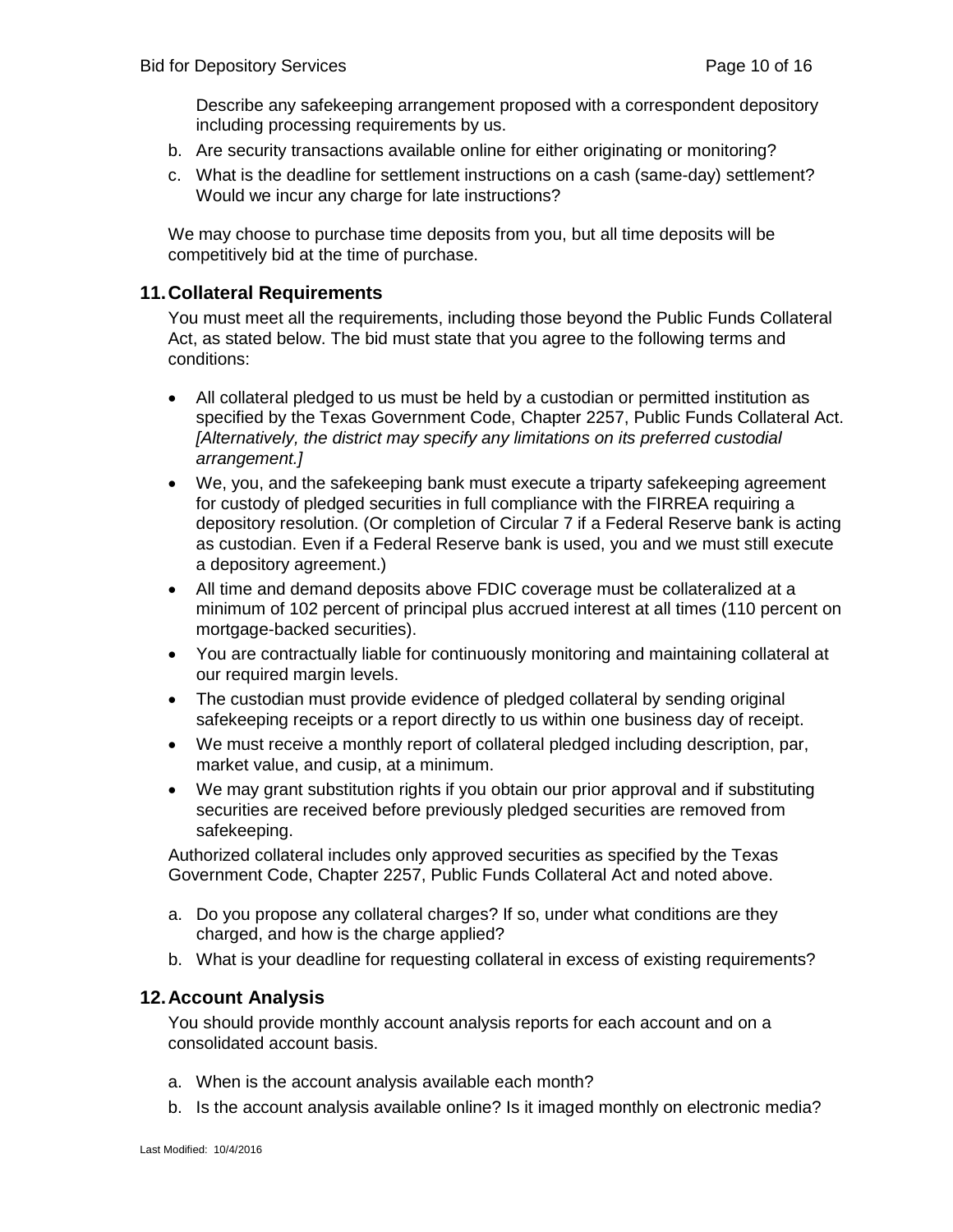- c. Are paper statements also sent to us? If so, when?
- d. How long will it take you to correct any billing errors on the account analysis?

#### **13.Monthly Statements**

You must provide monthly account statements on all accounts with complete supporting documentation.

- a. State when monthly statements will be available each month online and on paper.
- b. Is the monthly statement available online? If so, when and for how long? Are the statements imaged and/or put on electronic media monthly?
- c. If imaged, are paper statements also sent to us? If so, when?

#### **14.Overdrafts**

- a. Are all accounts aggregated for overdraft calculation purposes?
- b. State the rate basis for intraday and interday overdrafts.
- c. What is the policy for daylight overdrafts?

#### **15.Stop Payments**

We desire an automated stop payment process.

- a. What are the time period options available for stop payments?
- b. What are the options for extended stop payment periods? How are they extended?
- c. What is the cutoff hour for same-day action on stop payments?
- d. Can we initiate stop payment orders online? If so, do you require any paper follow-up document?
- e. What information on current and expiring stop payments is available online?

#### **16.Customer Service**

- a. Do you offer customer services in languages other than English?
- b. What languages are offered?

#### **17.Service Enhancements**

Based on the information you provide in the bid and your knowledge of the public sector, please describe any services or technological enhancements, not previously mentioned, that we should consider to manage our treasury operations more effectively.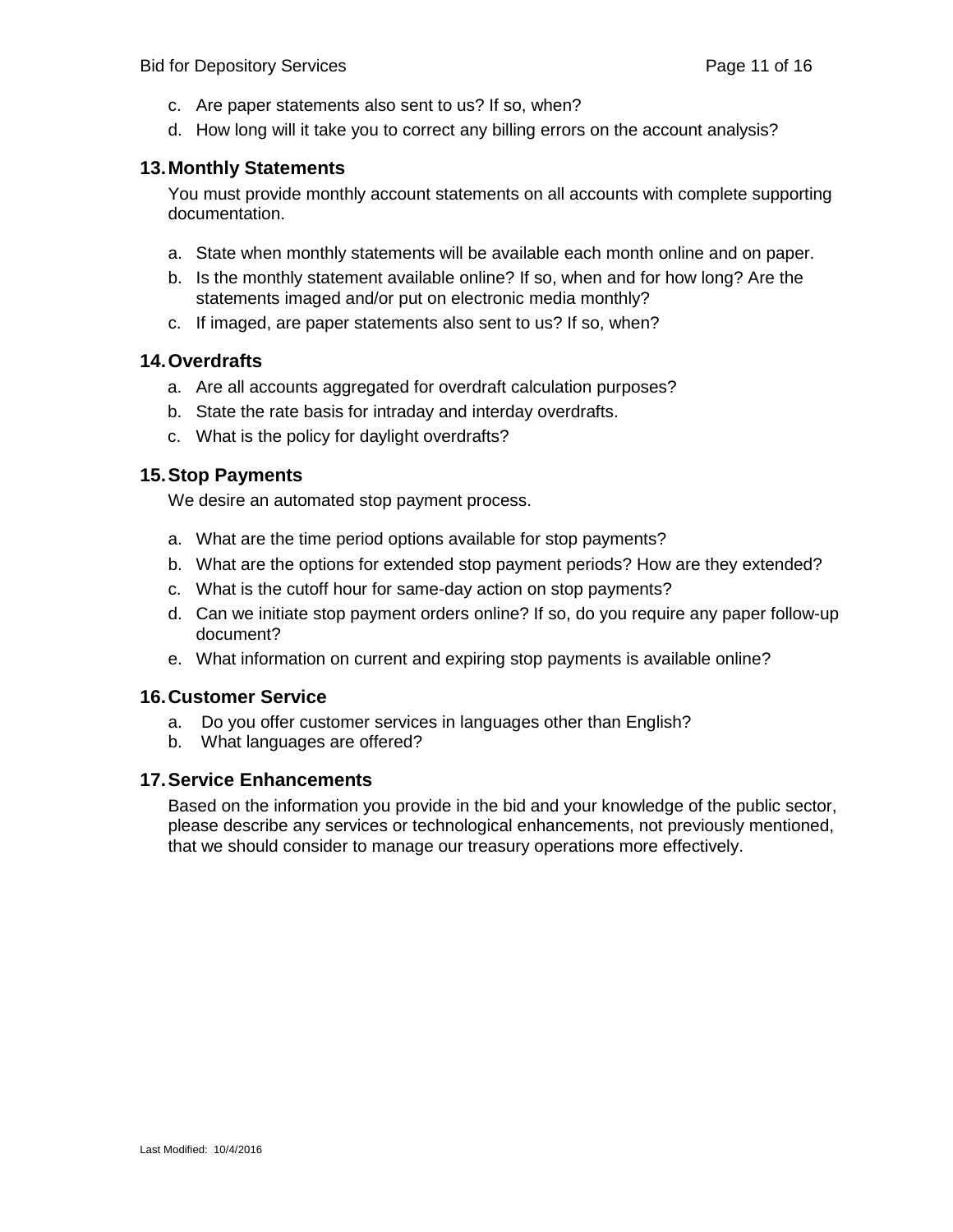# **Optional Services**

## **1. Nonsufficient Funds (NSF) Checks Re-presented as ACH (Re-presented Check [RCK] Entry)**

We may want the option of the second presentment to be made by ACH to targeted dates for maximum collection potential.

- a. Are you currently using ACH for collection of NSF checks? How long have you been providing this service? Provide two comparable references with contact information.
- b. How are the NSF and the later ACH transactions matched and reconciled? Does your system cross-reference the two transactions in any way?
- c. Is the NSF information, image, or occurrence available online? When and how? For how long is it available online?
- d. Can we specify any target pay day(s)?

## **2. Merchant Services.**

We currently accept Visa, MasterCard, American Express, Discover, and debit card payments approximating \$\_\_\_\_\_\_\_\_\_ in collections per month with an average ticket size of \$\_\_\_\_\_\_. There are \_\_\_\_\_ (specify number) locations with \_\_\_\_\_ (specify number) terminals. *[Alternatively:* We are interested in possibly accepting credit card payments for various activities.*]* The service should include daily capture, transmission, and authorization of payments at point of sale and on the web. The service must include reporting by location.

*[The district inserts this statement if it is true:* We can and do comply with Payment Card Industry Data Security Standards.*]*

- a. Do you currently offer merchant card processing services? How long has this service been available? What interface format(s) does your system supply?
- b. How many institutions and end customers do you have?
- c. Describe the fee components of a merchant card processing relationship. Provide a list of all the fees to us. State the association fees, the discount rates, and your fee per transaction.
- d. Do you have software that allows online payments to us through your portal?
- e. Describe the reporting functions and data availability.
- f. Describe billing options.
- g. Describe the authorization method or process used. How are incorrect authorizations reversed?
- h. Describe your debit card processing capabilities. Do you distinguish between debit and credit cards on your bank identification number (BIN)? Can you program a debit card to the lowest cost network?
- i. Describe your transmission process. Describe the monitoring and notification process if transmissions fail.
- j. Is data imaging available online? What is available online? When? For how long?
- k. Describe the dispute resolution process.
- l. Describe your security measures for Internet transactions and unauthorized use.

## **3. Payroll Cards or Debit Cards**

We are exploring the use of stored-value cards (payroll cards or debit cards) as a payroll option for employees at a minimum. Cardholders should be able to use the cards as debit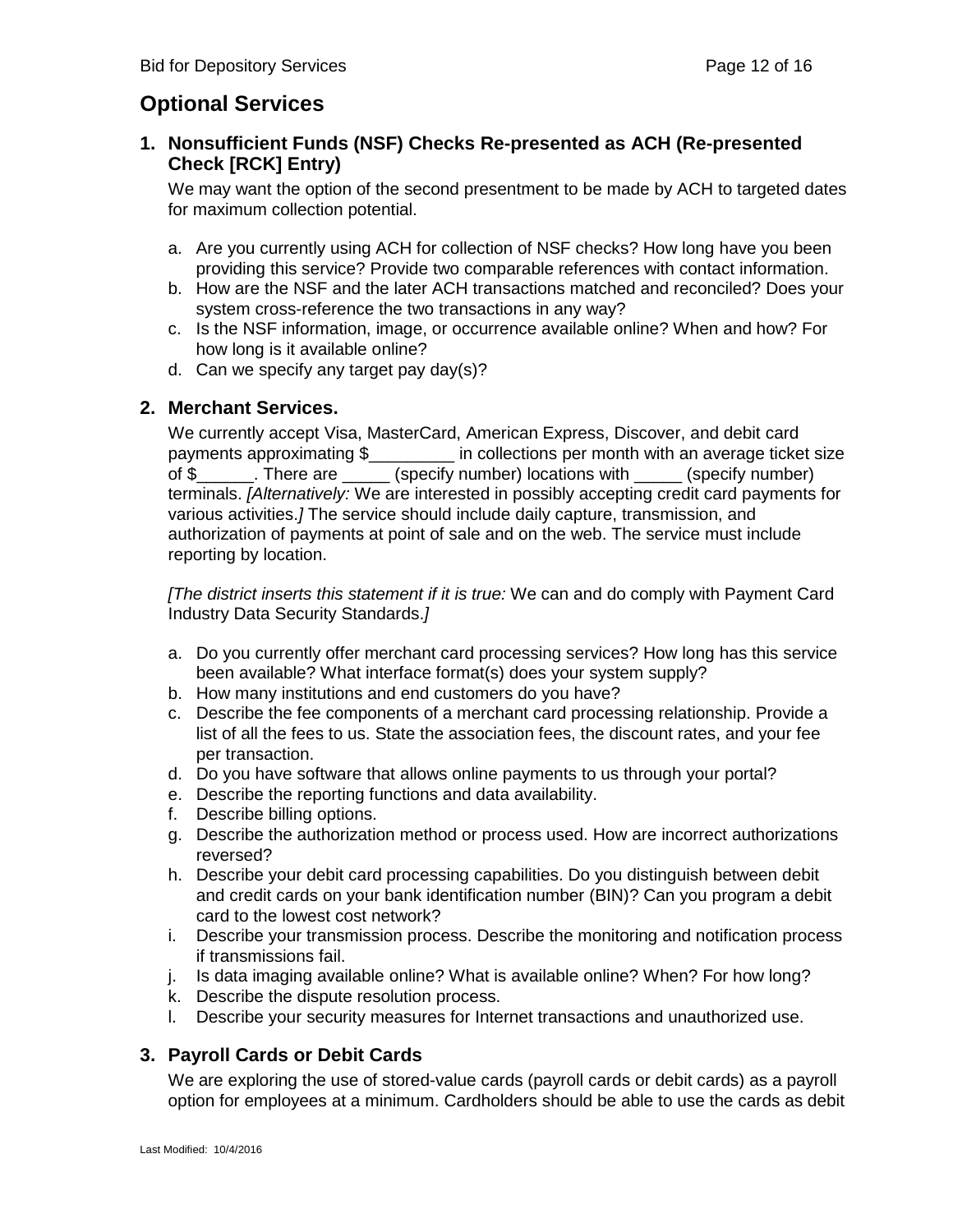cards for purchases at point of sale as well as for cash withdrawals at financial institutions and automated teller machines.

The purchasing ability of the cards must be limited to the stored value of the card. We may choose not to pay for access fees for the employees issued the stored-value cards.

We will be responsible for any marketing of the program and have total discretion on the distribution of the cards. We will enroll the employees. You must provide cardholders with all processing and transaction information and reports. We expect the following services from you, at a minimum:

- embossing, encoding, and distributing standard cards as directed by us
- providing paper and electronic statements to cardholders
- administering accounts, including maintenance of accounts, application of funds, authorization of transactions, and related tracking
- customer service functions
	- a. Do you currently provide this service? If so, how long has it been available?
	- b. How many institutions and end customers use the service? Provide three comparable references for the service.
	- c. Which program (authorization marks) does your program use? (Visa, MasterCard, etc.)
	- d. Describe the enrollment process. Is enrollment batched and web-based?
	- e. Describe the manner by which funds will be made available to the cardholders.
	- f. What are the inactivity levels for the program? Do these generate additional fees? Describe any other potential fees.
	- g. Are all funding transmissions by standard ACH? Describe the data transmission requirements and deadlines.

#### **4. Purchasing Cards**

We may consider a purchasing card program during the contract period. Cards would be assigned to our employees for defined use.

- a. What card platforms do you support (MasterCard, Visa)? Do you use a third-party processor?
- b. What, if any, information is available online? When? Describe data download and integration capabilities. Describe reporting capabilities.
- c. What client support is available? How is it provided?
- d. Describe the diverse parameters and restrictions available for the card control. How many access levels are available?
- e. Discuss settlement and corporate liability terms. Include information on your support for the program and your experience, settlement terms on payment, security procedures, and license requirements. How will we receive billing?
- f. Describe how cards are issued, deleted, or replaced. How do you handle lost or stolen cards?
- g. Provide three comparable references for the service.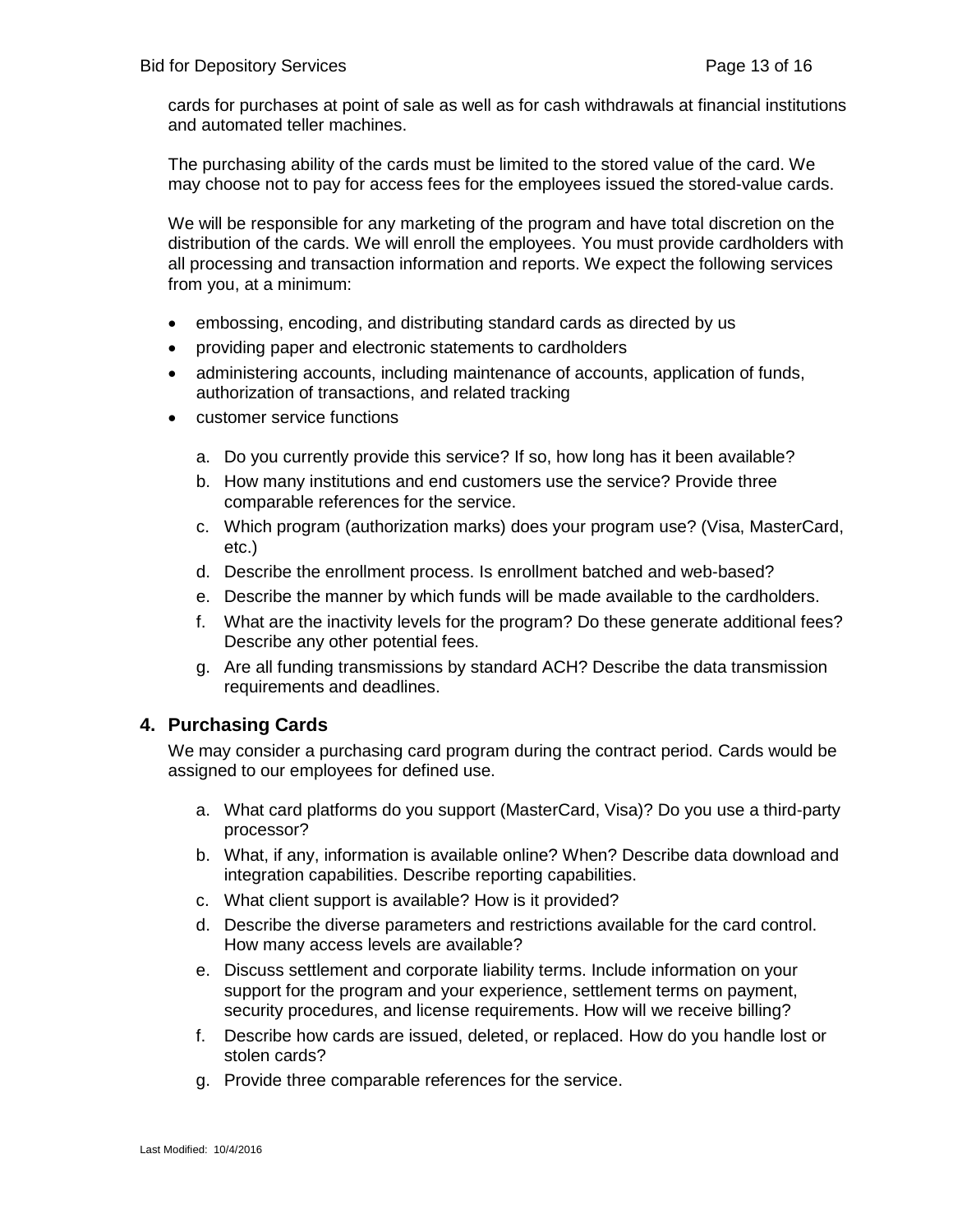# 5. Check Printing

- a. Do you offer check printing services? Describe?
- b. What is the deadline for same-day and next day printing?
- c. Where are checks printed and sent from?

# 6. Smart Safes

- a. Do you offer smart safes? Describe.
- b. From our deposit history is this cost effective?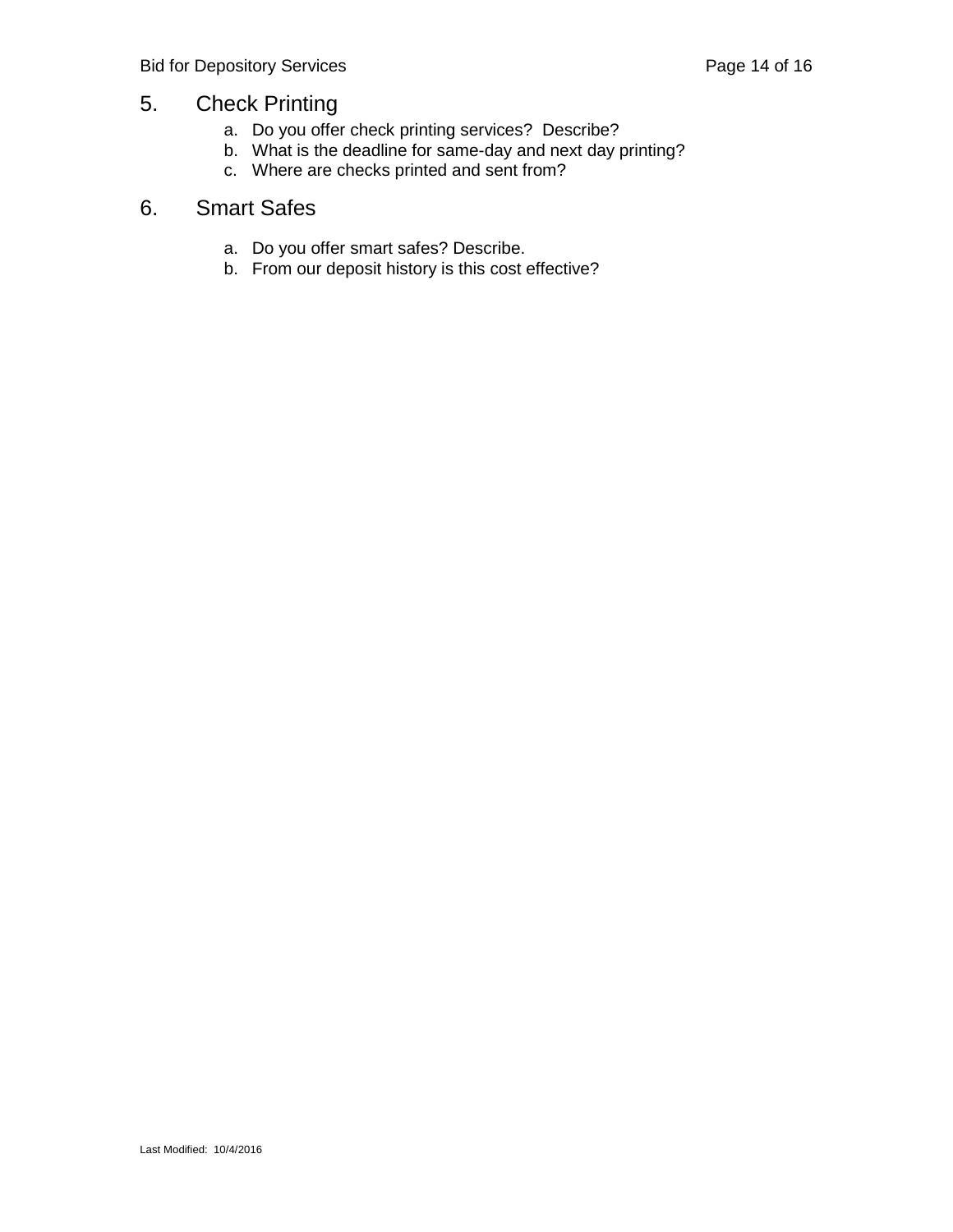# **Schedules and Attachments**

We provide the following:

- copy of our audited financial statements *[or link to website]*
- Attachment A, Volumes for Pricing Transactions (filled in with volumes)
- Attachment B, District's Current Account Structure
- Attachment C, District Investment Policy *[or link to website]*

You must include the following information with the bid:

- copy of your audited financial statements *[or link to website]*
- corporate audited financial statements and the individual depository's call report (for members of your holding companies) *[or link to website]*
- Uniform Bank Performance Report reference
- Attachment A, Volumes for Pricing Transactions (filled in with rates)
- Sample Account Analysis Statement
- Attachment D, Sample Collateral Agreement
- any service agreements (including those not directly referenced in this bid) that must be executed under the contract (if applicable)
- screen shots of major pages within your automated cash management system, or online web demo access (if available)
- sample daily balancing report for remote deposit (if applicable)
- sample account reconciliation reports (if applicable)